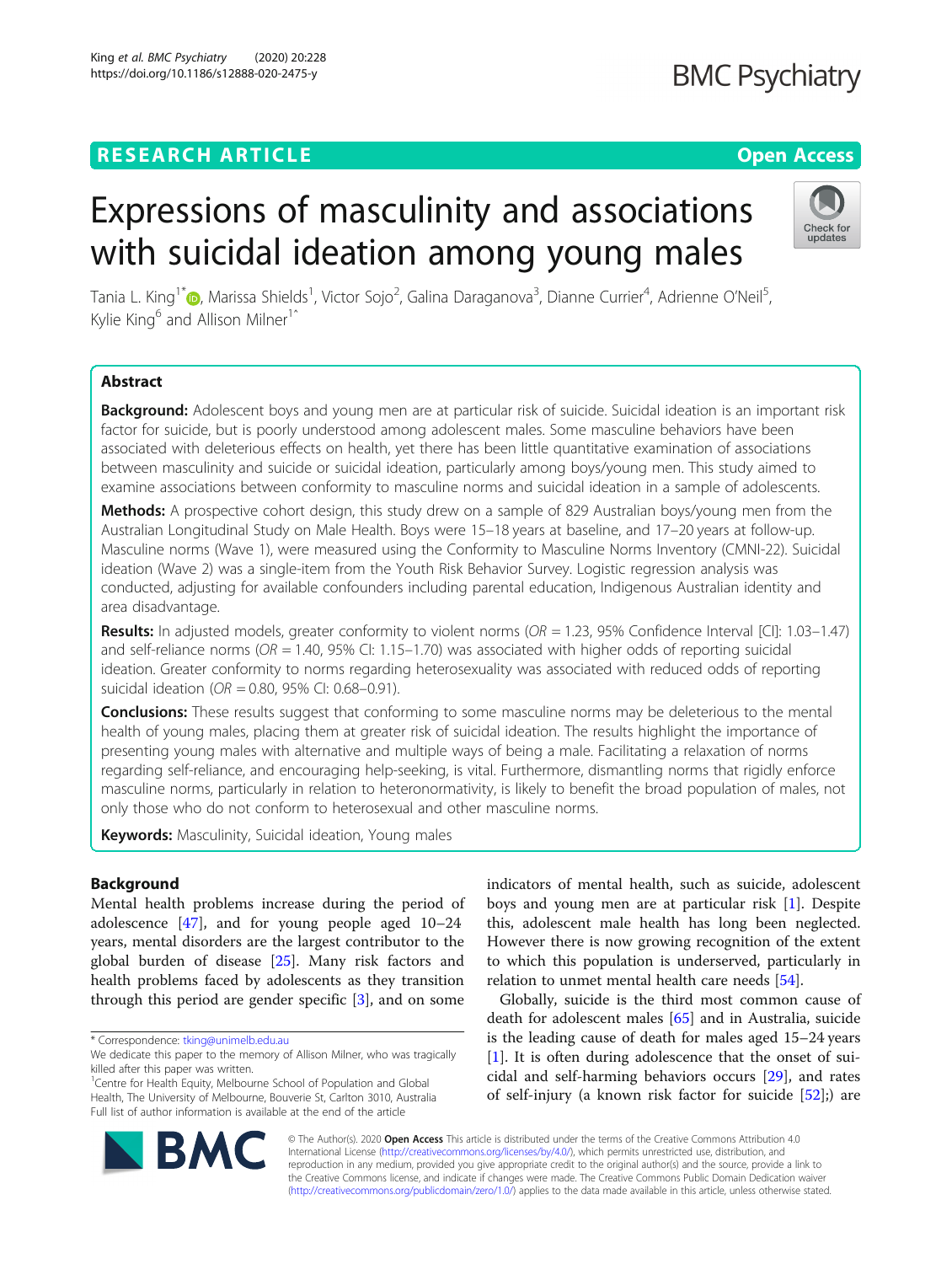typically higher among adolescents than among adults [[45\]](#page-9-0). Research examining risks related to adolescent suicide have typically focused on family factors and psychiatric disorders, but it is recognized that other underresearched factors may also be important and should be investigated [\[29](#page-8-0)]. Masculinity, and its associated practices and behaviors is one potential avenue of investigation.

### Conceiving masculinity

Conceptualizations of masculinity have shifted away from the notion of a singular 'masculinity', toward recognition of a multiplicity of 'masculinities' [[14,](#page-8-0) [32](#page-8-0)]. Among these multiple masculinities, there exists an idealized or 'hegemonic' masculinity that represents the currently accepted ideal [[14](#page-8-0), [32](#page-8-0)]. The norms of masculinity are contestable (shifting across time, space and context), as well as relational (hierarchically positioned and performed in relation to femininity and nonhegemonic masculinities  $[14]$  $[14]$ ). Consistent with this, there is evidence that conformity to masculine norms varies by age [[53\]](#page-9-0), and that conformity to masculinity is most strongly endorsed by younger males [[53](#page-9-0)].

The social norms that define appropriate masculine roles and behaviors are assimilated from a young age [\[7](#page-8-0)]. The pressure to conform to masculine ideals can be immense [\[2\]](#page-8-0), and there are often social penalties for boys and men who deviate from normative masculine roles and behaviors [[57\]](#page-9-0). Confinement to the set of behaviors considered to appropriately affirm masculinity can also severely delimit healthy behaviors and emotional responses [[2\]](#page-8-0) that might otherwise buffer young males during the often stressful period of adolescence.

#### Masculinity among adolescent males

Australia is a diverse country, with many cultural and historical influences shaping its masculine identities. For Australian adolescent males, the physical practice of masculinity is principally located in two key domains: sexuality and sport [[15\]](#page-8-0). For many adolescent Australian boys, sport provides an arena for 'ritualized combat' ([\[15\]](#page-8-0) pg 15), camaraderie and strength. Heterosexuality is central to normative Australian masculinity, and sport has traditionally been a key setting for the display of hetero-masculinity [\[15\]](#page-8-0). This is similar for young males elsewhere: a recent systematic review of studies from 29 (mostly Western) countries examining gender attitudes indicated that physical strength, toughness and competitiveness, and heterosexual prowess were central to adolescent masculine norms [[34\]](#page-9-0). Recent evidence indicates that young Australian men are becoming more progressive on some elements of masculinity, with lower endorsement of norms regarding violence, more openness to partaking in traditionally female activities such as household tasks and cooking, and greater openness to having gay friends being recently observed [[59\]](#page-9-0). Some masculine norms however, remain entrenched: many young men retain ideals of 'acting strong', being the primary breadwinner and 'fighting back when pushed around' [[59\]](#page-9-0).

#### The gender paradox in suicide

While suicide is a leading cause of death among adolescent males in Australia [[1](#page-8-0)] and worldwide [[65](#page-9-0)], there is little understanding of why. Researchers have also observed evidence of a 'gender paradox' in suicide, with males more likely to die by suicide, while females have higher rates of non-fatal suicidal behaviors [\[9](#page-8-0), [38](#page-9-0)]. Evidence among 14–15 year old Australian adolescents also reflects these international patterns, with more girls than boys reporting suicidal behaviors (including ideation, making a plan and attempting suicide)  $[20]$  $[20]$ , and more young males dying by suicide [[1\]](#page-8-0).

#### Ideation-to-action framework

Suicidal ideation is recognized as a putative and proximal risk factor for suicide attempts [[37](#page-9-0)], and contemporary models of suicide recognize this relationship [[37](#page-9-0), [58,](#page-9-0) [62\]](#page-9-0). The process by which suicidal thoughts progress to action is poorly understood, and this lack of understanding is posited to underpin the limited success in reducing suicides worldwide [\[37](#page-9-0)]. It is recognized that many commonly cited risk factors for suicide such as depression, hopelessness and impulsivity, also predict suicidal ideation, and do not necessarily differentiate those who have attempted suicide, from those who have reported ideation, but have not attempted [[37\]](#page-9-0). The ideation-to-action framework proposes that the development of ideation, and the progression from ideation to attempts be conceived as distinct processes with separate predictors and explanations [\[37](#page-9-0)]. Acquired capability for suicide is considered to be a key factor that may explain the progression from ideation to attempts [\[33](#page-9-0), [37](#page-9-0)].

There is some evidence that males may be at greater risk of death by suicide because they are socialized to conform to certain masculine norms that foster engagement with painful and provocative life events, resulting in greater 'acquired capability' for suicide [\[26](#page-8-0)]. It is known that certain physical practices more common among men and boys, such as physical violence and risky behaviors, such as drinking, smoking and dangerous driving, are associated with increased health risks [[15,](#page-8-0) [18\]](#page-8-0). Given these factors, the effect of masculine norms and socialization on health and health behaviors has become an increasing focus of investigation [[12,](#page-8-0) [13](#page-8-0), [49\]](#page-9-0). It is argued that high conformity to masculine ideals of toughness and emotional neutrality may have harmful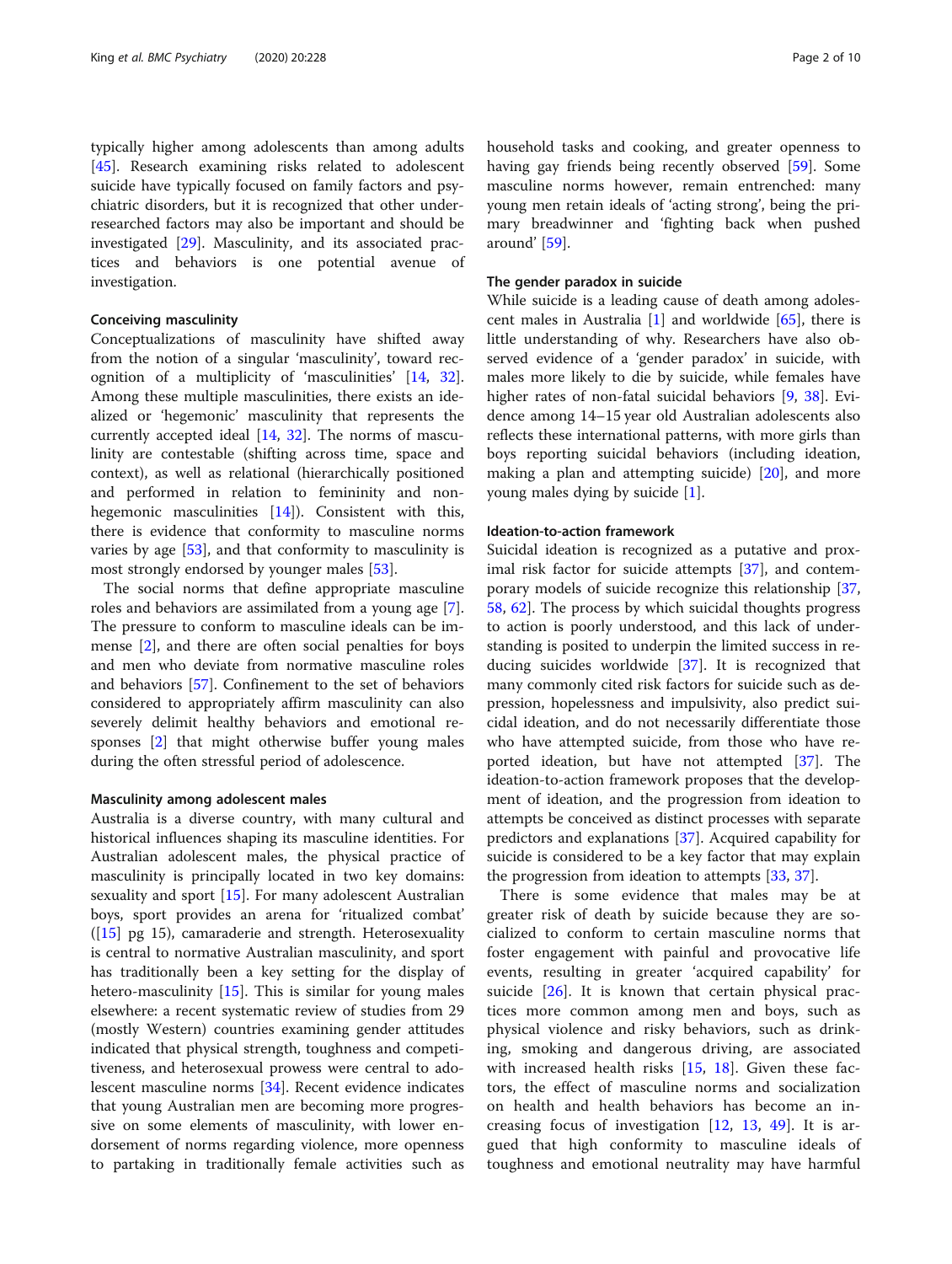effects on the mental health of males [[18\]](#page-8-0). This has prompted calls to apply a masculinities perspective to suicidal behavior [[13](#page-8-0)].

#### Masculinity as a risk factor for suicidal ideation

There is an emerging body of work examining masculinity and gender roles as a risk factor for suicidal ideation and suicide in young adults and adolescents [[13](#page-8-0), [50](#page-9-0)]. In a large sample of US college students, there was evidence that what the authors termed 'traditional' masculinity was associated with suicidal ideation [[13\]](#page-8-0). Psychological autopsies of young men aged 18–30 who had died by suicide in Norway indicated that identifying with unattainable masculine ideals was a key risk factor in these suicides, and death by suicide was theorized to represent an act of masculinity that compensated for this perceived failure to attain idealized masculine standards [[50\]](#page-9-0). Relatedly, among a group of young men aged 18–30 years who had attempted suicide, it was found that conformity to masculine norms about emotional containment prevented young men from disclosing the extent of their distress [[12\]](#page-8-0). Among young men of a similar age (18–24 years), being in a peer group that valued self-reliance and repudiated help-seeking, inhibited help-seeking by young men at risk of suicide, and drove them to adopt risky coping behaviors, such as alcohol use [[39](#page-9-0)]. Consistent findings emerged from a recent meta-analyses, with evidence that certain masculine norms are related to poorer mental health-related outcomes [\[64](#page-9-0)].

Not all masculine norms are associated with adverse effects however [\[64](#page-9-0)], and it is likely that some dimensions of masculinity are positively associated with mental health and wellbeing. Further, while endorsement of certain masculine norms such as self-reliance is associated with suicidal ideation [\[49](#page-9-0)] and poorer mental health in adults [\[43](#page-9-0)], less is known about adolescent males.

#### Study aims

Suicidal ideation is an understudied phenomena, particularly in relation to masculinity [\[13](#page-8-0)] and to our knowledge, no quantitative study has prospectively examined associations between masculinity and suicidal ideation in an Australian population-based sample of adolescent males. The aim of the study was exploratory, and sought to examine associations between conformity to different masculine norms and suicidal ideation among Australian adolescent males. Better understanding of potentially damaging (and health promoting) masculine norms among adolescents is critical if we are to identify ways to promote the mental health and wellbeing of male adolescents and young men.

#### **Methods**

#### Study design and setting

We used data from Waves 1 and 2 of the Australian Longitudinal Study on Male Health (*Ten to Men*) [\[6](#page-8-0)]. Ten to Men is a longitudinal cohort study of Australian boys and men aged 10–55 years at baseline, and collects data on five broad domains (physical health, mental health and wellbeing, health behaviors, social determinants of health, and health service use and knowledge).

Details of the sampling, recruitment, and data collection methods of the Ten to Men study have been published elsewhere [[19\]](#page-8-0). The study commenced in 2013/ 2014 with a cohort of 15,988 males aged 10–55 years. Wave 2 of data collection was conducted between November 2015 and May 2016 with 76% of the original cohort participating. Surveys were self-completed. The current analysis drew on the Ten to Men sample of adolescents who were 15–18 years at baseline (Wave 1), and 17–20 years at follow-up.

#### Measures

#### Exposure variable: conformity to masculine norms

The Conformity to Masculine Norms Inventory (CMNI-22) was used to assess masculinity and was collected at Wave 1. The CMNI was designed to measure the extent to which males conform to masculine norms. The CMNI-22 is an abbreviated version of the original 94 item scale, using the two highest loading statements to assess conformity to each masculine norm subscale [\[46](#page-9-0)]. Pairs of statements correspond to 11 subscales: (1) Primacy of Work; (2) Dominance; (3) Risk-Taking; (4) Heterosexual presentation; (5) Power over Women; (6) Emotional Control; (7) Playboy; (8) Violence; (9) Pursuit of Status; (10) Winning; and (11) Self-Reliance.

It should be noted that in some research, the fourth subscale is referred to as 'disdain for homosexuals'. Following the precedent of other work [\[49](#page-9-0)], we refer to this factor as heterosexual presentation, noting that the two items used to derive this factor reflect the importance of being perceived to be heterosexual, and a fear of being perceived to be gay, rather than homophobia.

The CMNI instructs respondents to consider their actions, feelings, and beliefs when rating their agreement or disagreement with each statement. Response options range from "strongly disagree" (0) to "strongly agree" (3). Responses to each item were summed to provide a conformity score for each subscale ranging from 0 to 6  $[41]$  $[41]$ . Scores from each of the 11 subscales were summed to present a continuous, global score of conformity to masculine norms from 0 to 66 (higher scores indicating greater conformity to masculine norms). Studies typically report associations using the total CMNI score, however there is evidence that different subscales can be associated with different outcomes, and reliance on the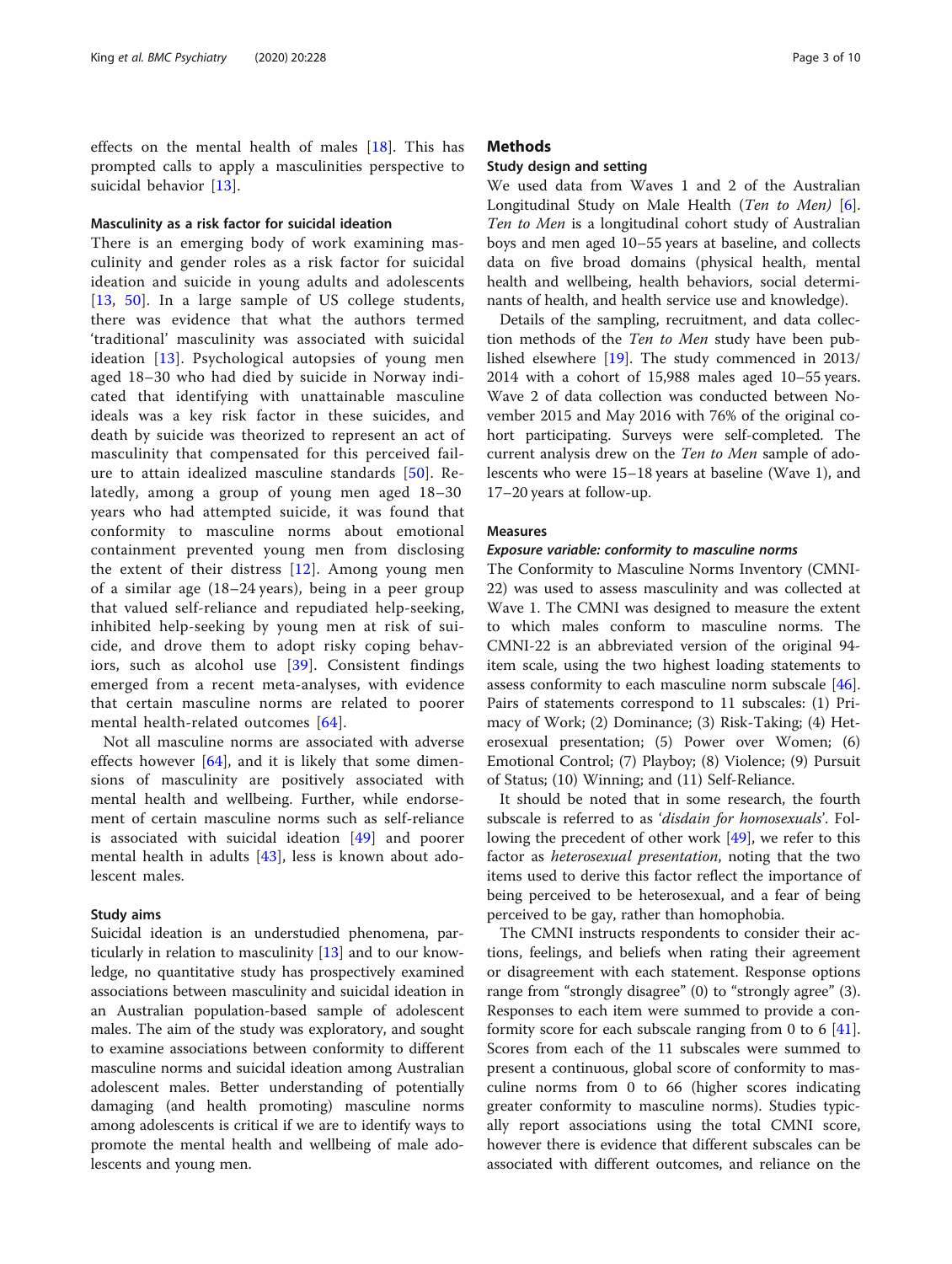overall score can obfuscate such associations [\[24](#page-8-0)]. We therefore examined the different subscales, as well as the overall score. These were analyzed as continuous variables.

#### Outcome variable: suicidal ideation

The primary outcome variable used in this analysis was a single-item from the Youth Risk Behavior Survey, and asked: Have you seriously thought about killing yourself in the past 12 months? [\[10\]](#page-8-0). Responses were coded as a binary variable (yes/no) and collected at Wave 2 only, approximately 2 years after Wave 1 data collection.

#### Covariates

Previous work has shown associations between adolescent suicide/suicidal behaviors and area disadvantage [[28\]](#page-8-0), race/ethnicity [[38](#page-9-0)] and Indigenous Australian identity [\[21\]](#page-8-0). It is also known that masculinity varies by race/ ethnicity  $[27]$  $[27]$ , and area disadvantage  $[12]$  $[12]$ . Given these associations, we included the following covariates as confounders in analytical models: country of birth (Australia, born elsewhere); Indigenous Australian identity (Aboriginal and/or Torres Strait Islander, non-Aboriginal or Torres Strait Islander); area disadvantage. The area disadvantage variable was derived using the Australian Bureau of Statistics' [\[4](#page-8-0)] Index of Relative Socio-Economic Disadvantage (IRSD). IRSD values were categorized into quintiles (based on the sample distribution), with the lowest quintile (Quintile 1) reflecting areas of greatest disadvantage.

#### Participants

We restricted the sample to adolescents aged 15–18 years at baseline. As with most cohort studies, there was some loss to follow-up between the two waves: of the 1333 young men aged 15–18 at Wave 1, 960 participated in Wave 2 of data collection. Our eligible sample was defined as those participating in both waves of data collection ( $n = 960$ ). Of these, 935 provided outcome data. There was a small amount of missing data  $(< 4\%)$  for all exposures, outcomes and covariates, and 7.9% missing for the total CMNI score, reducing our analytic sample to  $n = 829$  (see Additional file [1:](#page-7-0) Table S1).

Comparing the analytic sample with the eligible sample, there was no difference in terms of the masculinity subscales, suicidal ideation, or country of birth. The eligible sample however, contained a slightly higher proportion of Indigenous Australians (4.2% of eligible sample, compared to 3.0% of analytic sample) and a slightly lower proportion were living in an area of least disadvantage (21.8% in eligible sample compared to 24.4% in analytic sample).

As for most longitudinal studies, most of the missing data in this analysis was due to participant drop out.

While multiple imputation is one of the methods available to address missing data, imputing dependent (outcome) variables does little to improve model efficiency [[66\]](#page-9-0). On this basis, and as most of our missing data was due to missing outcomes, we chose not to use multiple imputation to handle the missing data. Figure 1 illustrates the flow of participants from baseline, through to the eligible and analytic samples.

#### Analytical approach

To our knowledge, no previous study has examined the scale properties of the CMNI with Australian adolescents. Given this, we firstly assessed the internal reliability of the CMNI and then conducted confirmatory factor analysis. Descriptive analyses of exposures, confounders, and outcomes were conducted, followed by logistic regression in which models were adjusted for potential confounders (area disadvantage, Indigenous Australian identity, country of birth). As we were interested in the effect of each masculinity subscale, independent of the other subscales, separate regression models were conducted for each masculinity subscale.

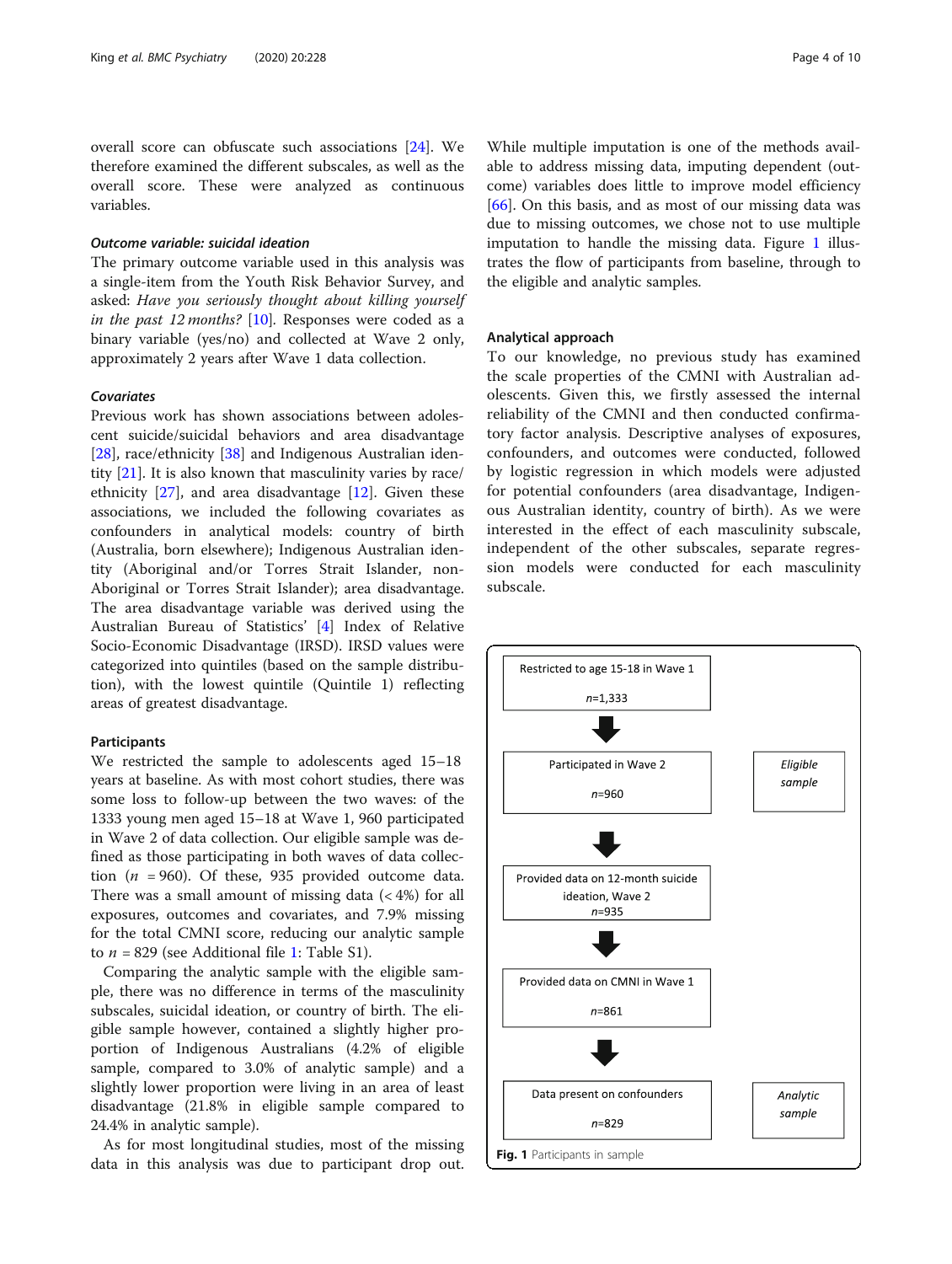#### Sensitivity analysis

As it is possible that conformity to masculine norms varies by sexual orientation, we conducted sensitivity analysis in which we adjusted for sexual orientation (heterosexual; gay/ bisexual/other/unsure; see Additional file [1:](#page-7-0) Table S2 and S3). In further analyses, we also restricted analysis to the sample of young men identifying as heterosexual (See Additional file [1](#page-7-0): Table S4).

#### Results

We conducted confirmatory factor analysis to assess the factor structure of the CMNI among the adolescent sample. We employed an oblique rotation, as this accommodates the assumed correlated nature of the factors. Following Kaiser criteria, we retained eigenvalues of 1 or higher. In the derived 11-factor structure, item loadings confirmed the factor structure of the CMNI (see Additional file [2:](#page-7-0) Tables S5 and S6). Internal consistency of the overall CMNI among the adolescent sample was assessed using Guttman's  $\lambda$ -4, and was calculated to be 0.86.

Table 1 shows the characteristics of the final sample in Wave 1. In this sample, 3.0% were Aboriginal and/or Torres Strait Islander, and for most respondents (66.7%), both parents were born in Australia. Eight percent of the sample reported suicidal ideation within the past 12 months (as measured at Wave 2). The extent to which the sample conformed to masculine norms varied across the different subscales. There was greatest conformity to 'pursuit of status', 'heterosexual presentation', and 'emotional control'.

Results of the unadjusted and adjusted logistic regression models of the relationship between conformity to masculine norms and suicidal ideation are reported in Table [2](#page-5-0). In adjusted models, conformity to violence norms ( $OR = 1.23$ , 95% CI: 1.03, 1.47;  $p = 0.026$ ), and self-reliance norms ( $OR = 1.40$ , 95% CI 1.15, 1.70,  $p = 0.001$ , were both associated with increased odds of reporting suicidal ideation. Greater conformity to heterosexual norms was associated with reduced odds of reporting suicidal ideation  $(OR = 0.80, 95\% \text{ CI: } 0.68,$ 0.91,  $p = 0.001$ ). There were no associations with suicidal ideation for any of the other masculinity subscales.

While most of the sample identified as heterosexual  $(n = 747)$ ,  $n = 63$  identified as gay, bisexual, not sure or other. We therefore considered the possibility that associations may vary by sexual orientation (see Additional file [1](#page-7-0): Table S2 for sample proportions), and ran models in which we further adjusted for sexual orientation. These produced estimates consistent with the main analyses (see Additional file [1](#page-7-0): Table S3). We also restricted analysis to those adolescents identifying as heterosexual and found results consistent with the main analyses (see Additional file [1](#page-7-0): Table S4).

#### **Table 1** Sample descriptives ( $n = 829$ )

|                                          | Ν     | %                         |
|------------------------------------------|-------|---------------------------|
| Indigenous Australian Identity           |       |                           |
| Aboriginal and/or Torres Strait Islander | 25    | 3.0                       |
| Non-Indigenous                           | 804   | 97.0                      |
| Parents' Country of Birth                |       |                           |
| Both born in Australia                   | 554   | 66.8                      |
| One or both born elsewhere               | 275   | 33.2                      |
| Area disadvantage                        |       |                           |
| Quintile 1 (Most disadvantaged)          | 142   | 17.1                      |
| Ouintile 2                               | 130   | 15.7                      |
| Ouintile 3                               | 184   | 22.2                      |
| Ouintile 4                               | 171   | 20.6                      |
| Quintile 5 (Least disadvantaged)         | 202   | 24.4                      |
|                                          | Mean  | <b>Standard Deviation</b> |
| Conformity to Masculine Norms            |       |                           |
| Pursuit of Status                        | 3.50  | 1.12                      |
| Dominance                                | 2.43  | 1.17                      |
| <b>Emotional Control</b>                 | 3.28  | 1.43                      |
| Heterosexual Presentation                | 3.41  | 1.74                      |
| Playboy                                  | 1.65  | 1.43                      |
| Power over Women                         | 1.10  | 1.05                      |
| Primacy of Work                          | 2.99  | 1.29                      |
| Risk Taking                              | 3.02  | 1.32                      |
| Self-Reliance                            | 2.46  | 1.23                      |
| Violence                                 | 2.86  | 1.45                      |
| Winning                                  | 2.46  | 1.26                      |
| <b>Total Score</b>                       | 29.13 | 5.87                      |
|                                          | N     | %                         |
| 12 Month Suicidal Ideation, Wave 2       |       |                           |
| Yes                                      | 69    | 8.3                       |
| No                                       | 760   | 91.7                      |

#### **Discussion**

This study contributes new understandings of the associations between masculinity and suicidal ideation among adolescent males. Specifically, we found evidence that some dimensions of masculinity were associated with suicidal ideation: notably high conformity to violence and self-reliance among adolescents at 15–18 years was associated with higher odds of reporting suicidal ideation at 17–20 years, and higher conformity to norms related to heterosexuality was associated with lower odds of reporting suicidal ideation. To our knowledge, this is one of the first studies to quantitatively examine the associations between masculinity and suicidal ideation among young males.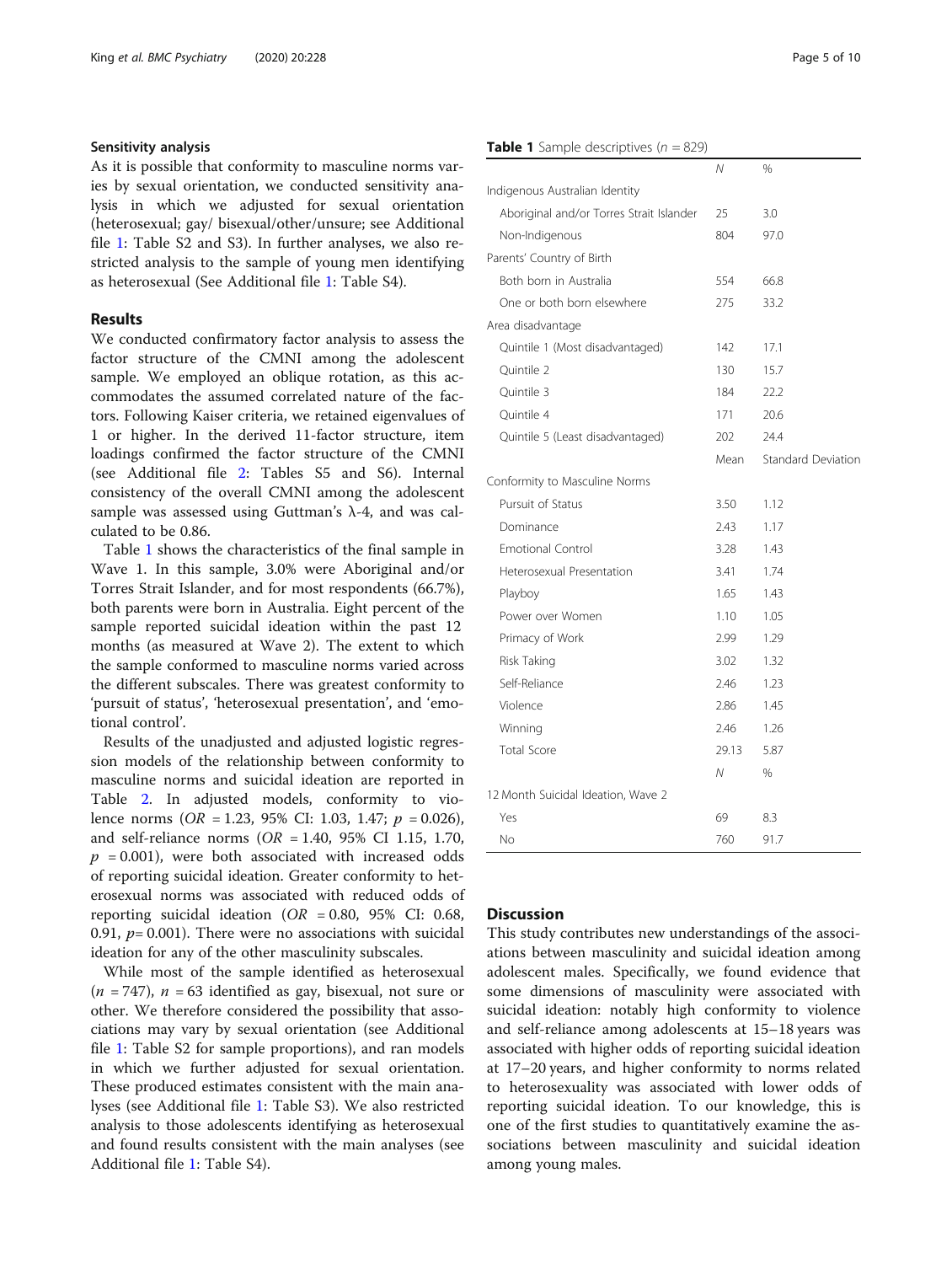|                           | Unadjusted results |            |           | Adjusted results <sup>a</sup> |            |         |
|---------------------------|--------------------|------------|-----------|-------------------------------|------------|---------|
|                           | <b>OR</b>          | 95% CI     | $p$ value | OR                            | 95% CI     | p value |
| Pursuit of Status         | 1.00               | 0.80, 1.24 | 0.974     | 1.01                          | 0.81, 1.27 | 0.905   |
| Dominance                 | 1.01               | 0.81, 1.24 | 0.961     | 1.00                          | 0.81, 1.23 | 0.964   |
| <b>Emotional Control</b>  | 0.99               | 0.83, 1.17 | 0.885     | 0.98                          | 0.82, 1.17 | 0.832   |
| Heterosexual Presentation | 0.80               | 0.70, 0.93 | 0.003     | 0.80                          | 0.68, 0.91 | 0.001   |
| Playboy                   | 1.07               | 0.90, 1.26 | 0.460     | 1.07                          | 0.91, 1.27 | 0.422   |
| Power over Women          | 0.96               | 0.75, 1.21 | 0.706     | 0.94                          | 0.74, 1.19 | 0.602   |
| Primacy of Work           | 0.93               | 0.76, 1.12 | 0.435     | 0.91                          | 0.75, 1.11 | 0.345   |
| Risk Taking               | 0.99               | 0.82, 1.20 | 0.924     | 0.99                          | 0.82, 1.19 | 0.871   |
| Self-Reliance             | 1.42               | 1.17, 1.72 | < 0.001   | 1.40                          | 1.15, 1.70 | 0.001   |
| Violence                  | 1.23               | 1.03, 1.47 | 0.025     | 1.23                          | 1.03, 1.47 | 0.026   |
| Winning                   | 0.88               | 0.72, 1.08 | 0.208     | 0.88                          | 0.72, 1.07 | 0.194   |
| <b>CMNI Total</b>         | 1.00               | 0.96, 1.04 | 0.978     | 1.00                          | 0.96, 1.04 | 0.868   |

<span id="page-5-0"></span>Table 2 The relationship between conformity to masculine norms (Wave 1) and thoughts of suicide (Wave 2), unadjusted and adjusted logistic regression models ( $n = 829$ )

<sup>a</sup>adjusted for Indigenous Australian identity, parent country of birth, and area disadvantage

The results for violence indicate that each unit increase in conformity to violence was associated with 23% higher odds of reporting suicidal ideation. This is consistent with evidence showing that violent behavior is a risk factor for suicide in adults [[17](#page-8-0)]. While as a whole, the sample did not overwhelmingly endorse violence as a mechanism to solve problems, those who did were more likely to think about suicide, illustrating the risky nature of this dimension of masculinity. There is some evidence that males may be at greater risk of death by suicide because they are socialized to conform to certain masculine norms that foster engagement with painful and provocative life events, resulting in greater 'acquired capability' for suicide [\[26](#page-8-0)]. It is also known that, compared to females, males are more likely to die by suicide using violent means [[61](#page-9-0)]. Importantly, while hegemonic masculinity values physical strength and toughness, it does not equate with physical violence: violence, however, is sometimes used to demonstrate this physical strength and toughness [[8\]](#page-8-0).

The associations observed in this analysis for selfreliance show that each unit increase in self-reliance is associated with 40% increased odds of reporting suicidal ideation. These results are concordant with other work among adults, where self-reliance has been associated with suicidal ideation [\[49](#page-9-0)] and mental health problems [\[43](#page-9-0)]. The self-reliance items used in this scale tap into affective and behavioral responses to help-seeking. Critically then, these results reveal that some of the young men in this sample reporting suicidal ideation have also reported high conformity to norms that indicate resistance to help-seeking. On face-value, self-reliance can be a positive attribute if it fosters independence, however, the potentially positive

effects of self-reliance may be circumscribed if it also inhibits communication and help-seeking in times of distress or crisis. Mental health stigma is known to be a barrier to help-seeking, however recent work highlighted that for young men, this is perhaps more keenly experienced because poor mental health, and help-seeking are both at odds with their internalized masculine norms [\[39](#page-9-0)].

Our findings that heterosexual presentation was associated with reduced suicidal ideation (20% lower odds for each unit increase in conformity to heterosexual presentation) was unexpected. The results may evince the protective effect of conforming to socially condoned norms. Hegemonic masculinity is clearly heteronormative. Alignment with dominant masculine norms, and more pointedly, the knowledge that one does not deviate from this heterosexual norm, is likely to confer some level of protection for young males' mental health. The obverse of the relationship that we observed between high endorsement of heterosexual norms and low suicidal ideation is that low endorsement of heterosexual norms is associated with increased odds of reporting suicidal ideation. Such results do not indicate that being heterosexual is protective, but rather, highlight: firstly, the broader buffering effect of conforming to heterosexual masculine norms; and secondly, the potential to avoid the penalties that arise if deviating from socially accepted norms.

Given that there is a well-established literature documenting the fact that sexual minority young men and adolescents are at elevated risk of suicide and self-harm [[20,](#page-8-0) [51,](#page-9-0) [55](#page-9-0)], we conducted sensitivity analysis in which we firstly controlled for sexual orientation, and then restricted our sample to heterosexual-identifying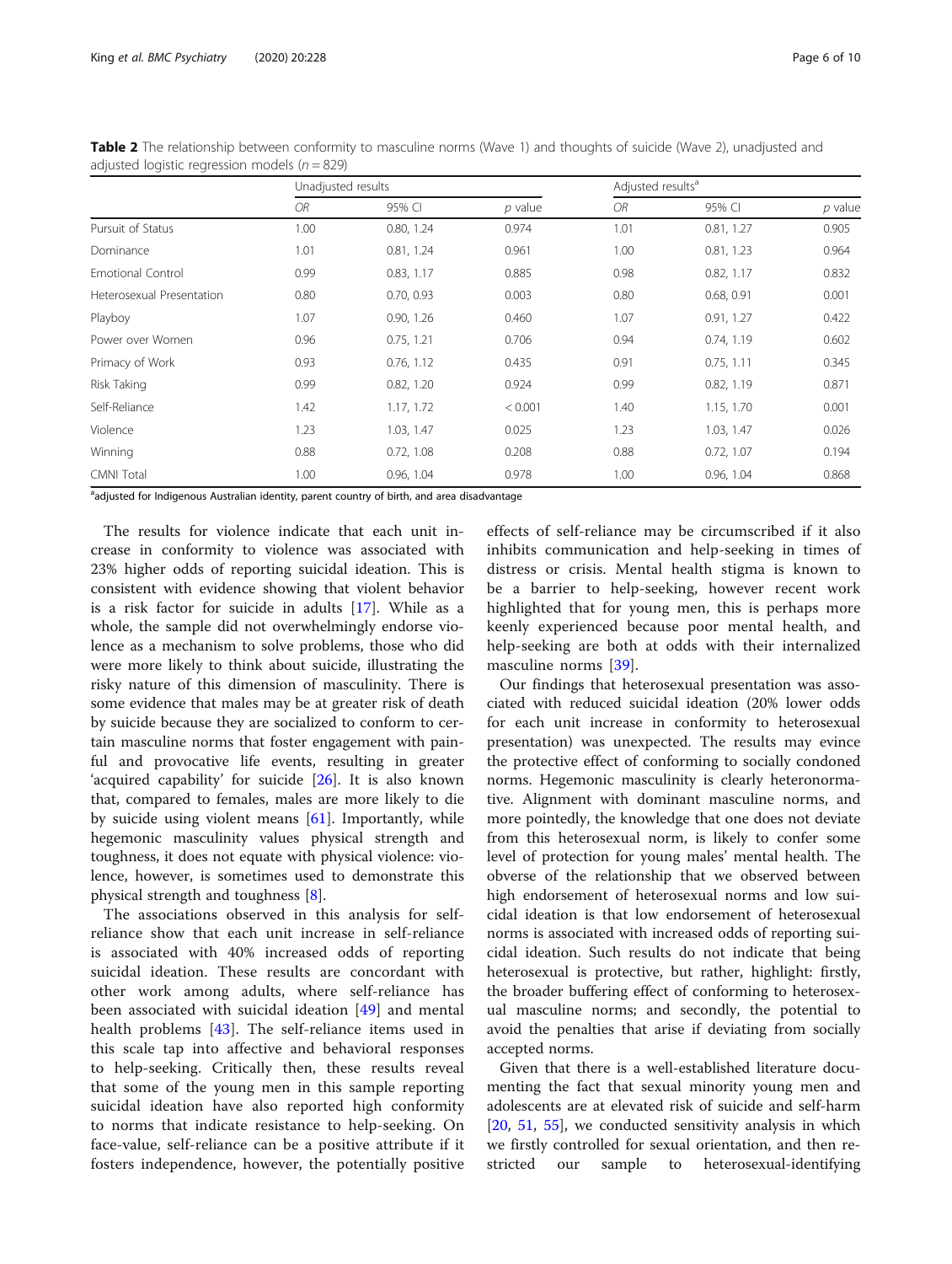adolescents. The results persisted in both sets of sensitivity analysis. It is widely accepted that heterosexuality is a core component of constructions of hegemonic masculinity  $[14, 32]$  $[14, 32]$  $[14, 32]$  $[14, 32]$  $[14, 32]$  and that "to a greater or lesser extent" hegemonic masculinity is constructed as a gender position that is as much 'not gay' as it is 'not female"  $(32)$ , p. S113). Certainly, the importance of heterosexuality among adolescents in this sample was evidenced by the high mean score for that subscale, although we note that the large standard deviation suggests that this was not uniformly endorsed. Compared to 18–55 year-olds in the same dataset  $[49]$  $[49]$ , the adolescents in this sample expressed greater conformity to heterosexual norms. The practice of constructing and affirming masculinity through the assertion of heterosexuality among young males has been observed elsewhere [\[23](#page-8-0)]. Froyum's research revealed the ways that adolescent males (and females) disassociate themselves from homosexuality and other non-heterosexual sexual identities to construct and affirm their heterosexuality [[23\]](#page-8-0).

Given that they are situated outside the heteronormative bounds of hegemonic masculinity, it is not surprising that those young males in our sample not conforming to the hegemonic norm of heterosexual presentation fare less well. This is problematic, not only for the negative impact on young people who are not heterosexual, but also because homophobia, and or the fear of being thought to be gay, can act as a barrier to intimacy among men [\[14](#page-8-0)]; something that may impart other negative impacts on them in the future, even if not observed now.

These findings suggesting that certain elements of masculinity may place young men at risk of suicidal ideation have implications for suicide prevention programs among adolescent boys. At a broad level, these results indicate the pervasive power of social norms in defining consensual expectations about what group members do, and should do [[11\]](#page-8-0). Previously, gender norms have been examined in relation to the way they delimit the roles, autonomy and control that women have over their lives. Yet, it is increasingly recognized that gender norms and attitudes may also underpin adverse health behaviors and outcomes in boys and men [[34,](#page-9-0) [35](#page-9-0)]. Recognizing the challenging and often conflicting messages that young adolescents face regarding masculinity is vital  $[40]$  $[40]$ . There is clearly a need to destigmatize mental health, and also foster new understandings of masculinity that incorporate help-seeking into masculine ideals [[39\]](#page-9-0).

Jewkes et al. [[31\]](#page-8-0) proposed an ecological approach to the transformation of masculinities in adolescents. Such an approach seeks to understand and address the drivers of social norms at all levels- societal, institutional (such as schools), interpersonal and individual - and should seek to understand how different factors or identities might intersect [[31\]](#page-8-0). Jewkes et al. [[31\]](#page-8-0) proposed that interventions must move away from one dimensional, homogeneous depictions of masculinity. Drawing on Connell's work [\[14,](#page-8-0) [16\]](#page-8-0), they proposed that interventions should emphasize the heterogeneity of masculinity, avoid stereotypes, focus on similarities between men and women, engage with, and acknowledge fears and vulnerabilities and address homophobia [[31\]](#page-8-0). It is possible that relaxing rigid norms regarding masculinity and encouraging acceptance of more diverse masculinities will deliver benefits beyond suicide and mental health improvements for adolescent boys, and contribute to better health and wellbeing in the wider population [[22](#page-8-0), [36\]](#page-9-0).

Further work is needed to examine the associations observed in this analysis over time (as more waves of data become available), and across different age groups, to understand whether these associations reflect cohort effects, or developmental stages. It is also crucial to understand how these changes relate to other personal, occupational and well-being indicators, regardless of the drivers. Furthermore, it is possible that specific dimensions of masculinity are both protective and also risk factors at different developmental stages: the dynamic nature of these associations needs to be understood.

Dismantling masculine norms to facilitate help-seeking is vital, however it is also important that once adolescent males do seek help, mental health services are available and appropriate to meet their needs – ideally personcentered approaches that acknowledge the diversity of men, and the diversity of their needs [\[56\]](#page-9-0).

There are several strengths of this analysis. We used a large sample of Australian male adolescents, which strengthens the basis for statistical inference. We also note the use of a validated measure of masculinity. The original 94-item CMNI had good construct validity, and discriminant validity, and the 22-item instrument has been shown to correlate well with the original scale [\[60](#page-9-0)]. Additionally, the CMNI-22 has been widely used and is positively regarded. While in this study, basic psychometric parameters of the CMNI were analyzed (i.e. factor structure, item loadings and internal consistency), it should be acknowledged that an exhaustive evaluation of its psychometric properties has not been conducted on an Australian adolescent sample. We also raise the possibility that the construct validity of some of the subscales was low: in particular, it is possible that the items for heterosexual presentation do not align with the construct they are purported to measure in this population (potentially underpinning the findings for heterosexual presentation).

We note that significant measurement differences across ethnic groups have been observed, with evidence that the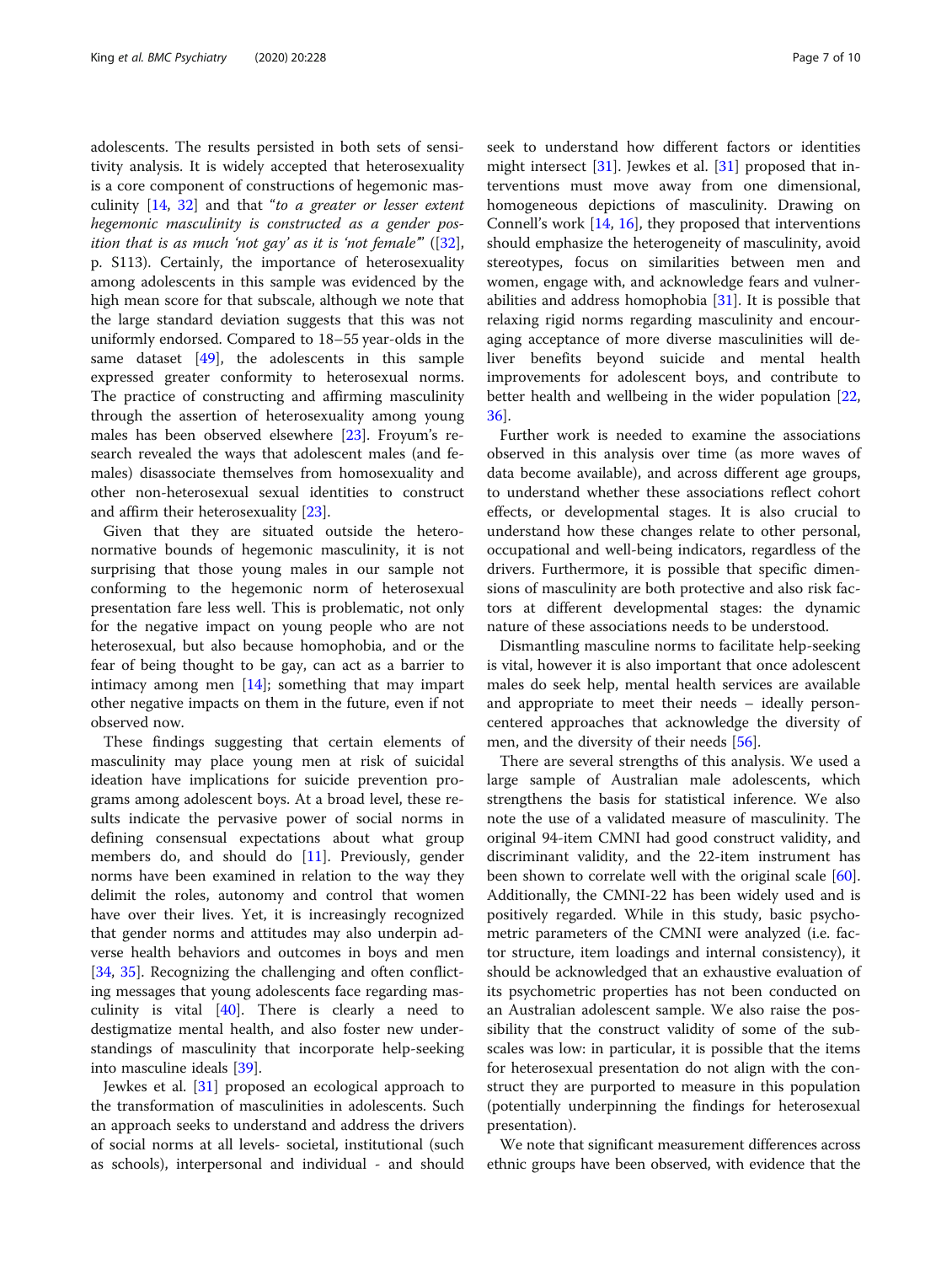<span id="page-7-0"></span>scale is more theoretically consistent for White American men compared to Asian Americans [[30](#page-8-0)]. Other evidence also indicates that masculinity may be understood, experienced and expressed differently across different ethnic groups and cultural contexts [[27](#page-8-0)], thus the results may not be generalizable to Indigenous Australians and Australians of ethnic minority backgrounds. Further work using qualitative methods is needed to examine how conformity to masculinity may vary across ethnicity and Indigenous identity in Australian adolescents.

As both masculinity and suicidal ideation were selfreported, dependent measurement error, which can arise when two or more variables are based on self-reported subjective responses from the same respondent [\[63](#page-9-0)], may have biased findings.

While there is a precedent for the use of single-item suicidal ideation measures [\[44](#page-9-0), [48](#page-9-0)], there is some evidence that single-item measures may result in a higher proportion of false positives and false negatives [\[42\]](#page-9-0). If this occurred in this study, there is potential that it led to some degree of misclassification bias and potentially spurious findings. A further limitation of single-item measures such as this one is that they inadequately capture differences in the severity or frequency of ideation or attempts  $[42]$ . It is impossible to ascertain, for example, whether a person was actively planning to engage in suicidal behavior, whether a suicide behavior was stopped, or whether these were simply fleeting and non-serious thoughts.

Selection bias due to missing data potentially affected these results, although we note that for most variables, there was < 4% missing from the eligible sample, and this is unlikely to have biased results. Because our sample comprised of adolescent males (with no parent-reported information on household income or occupation), common socio-economic confounders were either unavailable/not obtained (household income, parental occupation), or not yet realized (educational attainment). We were therefore unable to include these possible confounders of the relationship between masculinity and suicidal ideation in analytical models. This may have introduced some bias, as there is evidence that constructions of masculinity differ across socio-economic position (SEP) [[14](#page-8-0)], and that more disadvantaged groups are at greater risk of suicide [\[28](#page-8-0)]. However, we note that while we were unable to control for individual SEP, we did control for area SEP. Given evidence that for adolescent males, enactments of masculinity [\[12](#page-8-0)] and suicidal behaviors [\[5\]](#page-8-0) are known to vary by neighborhood/area deprivation, we contend that by controlling for area SEP we have captured much of the confounding that may have been induced by individual SEP.

#### Conclusions

In conclusion, this study presents quantitative evidence of associations between elements of masculinity and suicidal ideation in a sample of adolescents. Among the adolescent males in this sample, we found that high conformity to norms of violence and self-reliance was associated with greater odds of reporting suicidal ideation, while high conformity to norms of heterosexual presentation was associated with reduced odds of reporting suicidal ideation. Maximizing adolescent health is key to optimizing adult health and well-being, and these results highlight the potential importance of presenting multiple ways of being a male among adolescents. Facilitating a relaxation of norms regarding self-reliance to encourage help-seeking is vital, and dismantling heteronormative masculine norms is likely to benefit the broad population of males, not only those who do not conform to heterosexual and other masculine norms.

#### Supplementary information

Supplementary information accompanies this paper at [https://doi.org/10.](https://doi.org/10.1186/s12888-020-2475-y) [1186/s12888-020-2475-y](https://doi.org/10.1186/s12888-020-2475-y).

Additional file 1: Table S1. Summary of missing data. Table S2. Sexual orientation statistics. Table S3. The relationship between conformity to masculine norms and thoughts of suicide controlling for sexual orientation, ( $n = 810$ ). Table S4. The relationship between conformity to masculine norms and thoughts of suicide, restricted to heterosexual young men,  $(n = 747)$ .

Additional file 2: Table S5. Factor loadings based on confirmatory factor analysis of the CMNI among Ten to Men sample of Australian males aged 15-18 years. Table S6. Concordance between CMNI scales and factor loadings.

#### Abbreviations

CI: Confidence interval; CMNI: Conformity to Masculine Norms Inventory; IRSD: Index of Relative Socio-Economic Disadvantage; OR: Odds ratio; SA: Statistical Area; SEP: Socio-economic position

#### Acknowledgements

This paper uses data from Ten to Men, The Australian Longitudinal Study on Male Health. Ten to Men is funded by the Australian Government Department of Health, and is conducted by the Australian Institute of Family Studies (AIFS). The findings and views reported in this paper are those of the authors and should not be attributed to AIFS or the Australian Government Department of Health. We thank the Australian boys whose data are analyzed here, as well as the broader sample of Australian males who participated in the study.

#### Authors' contributions

TLK conceived the study, interpreted the results and wrote the manuscript; MS conducted the analysis, and contributed to drafts of the manuscript; VS contributed to interpretation of results and drafts of the manuscript; GD contributed to interpretation of results and drafts of the manuscript; DC contributed to interpretation of results and drafts of the manuscript; AO contributed to interpretation of results and drafts of the manuscript; KK contributed to interpretation of results and drafts of the manuscript; AM contributed to interpretation of results and drafts of the manuscript. All authors read and approved the final manuscript.

#### Funding

This work was supported by a University of Melbourne, Melbourne School of Population and Global Health, Business Improvement Program (BIP) Reinvestment grant and an Australian Research Council Linkage Project - Gender equality in Australia: impact on social, economic and health outcomes (LP 180100035), and an NHMRC Partnership Project grant (APP1134499). AM is supported by a Victorian Health and Medical Research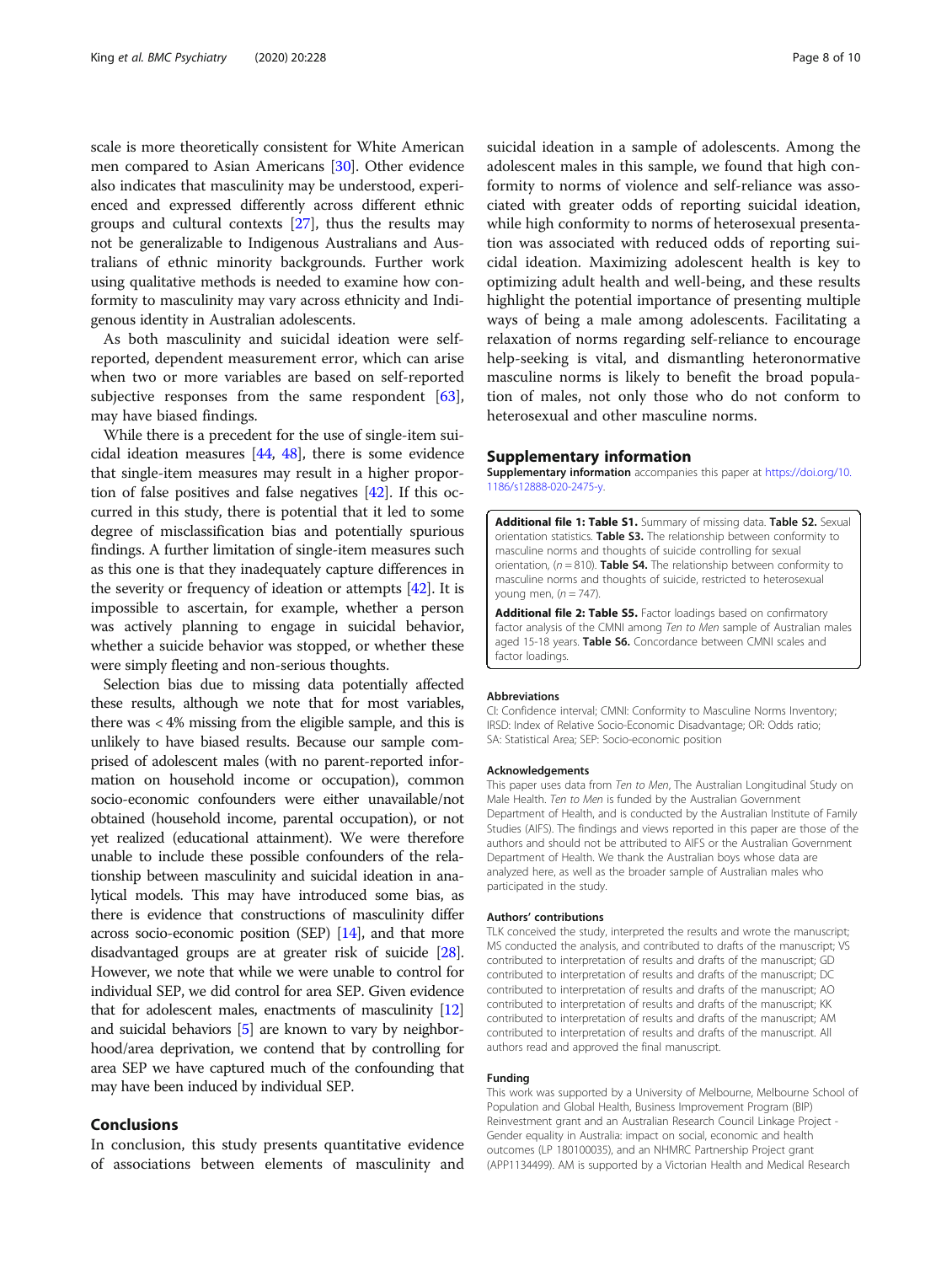<span id="page-8-0"></span>Fellowship, TK is supported by a University of Melbourne Early Career Researcher Grant (1858815), and VS is supported by a University of Melbourne Early Career Researcher Grant (603783). The funding bodies had no role in the design of the study, data collection, analysis, interpretation of results or the writing of this manuscript.

#### Availability of data and materials

The datasets generated and/or analyzed during the current study are not publicly available due to ethics agreements which preclude this. Ten to Men data are available at the Australian Data Archive ([https://dx.doi.org/10.26193/](https://dx.doi.org/10.26193/V2IVIG) [V2IVIG.](https://dx.doi.org/10.26193/V2IVIG))

#### Ethics approval and consent to participate

Ten to Men received approval from the University of Melbourne Human Research Ethics Committee and conformed to the principles embodied in the Declaration of Helsinki. All participants aged 15–18 provided written consent to participate, and parents of 15–17 years old participants also provided written consent for their boys' participation.

#### Consent for publication

Not applicable.

#### Competing interests

The authors declare that they have no competing interests.

#### Author details

<sup>1</sup> Centre for Health Equity, Melbourne School of Population and Global Health, The University of Melbourne, Bouverie St, Carlton 3010, Australia. <sup>2</sup> Centre for Workplace Leadership, Department of Management and Marketing, The University of Melbourne, Melbourne, Victoria 3010, Australia. <sup>3</sup> Longitudinal and Lifecourse Studies, Australian Institute of Family Studies, Honorary Melbourne University Fellow, Southbank, VIC 3006, Australia. 4 Centre for Mental Health, Melbourne School of Population and Global Health, The University of Melbourne, Bouverie St, Carlton 3010, Australia. 5 Food and Mood Centre, IMPACT Strategic Research Centre, Deakin University, Geelong 3220, Australia. <sup>6</sup>Turner Institute for Brain and Mental Health, School of Psychological Sciences, Monash University, Clayton 3800, Australia.

#### Received: 10 April 2019 Accepted: 31 January 2020 Published online: 12 May 2020

#### References

- 1. Australian Bureau of Statistics (ABS). Causes of Death, Australia, 2018: Catalogue No. 3303.0. Canberra: ABS; 2018.
- 2. American Psychological Association, Boys and Men Guidelines Group. APA guidelines for psychological practice with boys and men. Washington: American Psychological Association. 2018. Retrieved from [http://www.apa.](http://www.apa.org/about/policy/psychological-practice-boys-men-guidelines.pdf) [org/about/policy/psychological-practice-boys-men-guidelines.pdf.](http://www.apa.org/about/policy/psychological-practice-boys-men-guidelines.pdf)
- 3. Amin A, Kågesten A, Adebayo E, Chandra-Mouli V. Addressing gender socialization and masculinity norms among adolescent boys: policy and programmatic implications. J Adolesc Health. 2018;62:S3–5.
- 4. Australian Bureau of Statistics (ABS). Socio-Economic Indexes for Areas (SEIFA) 2016: Technical Paper #2033.0.55.001. Canberra: ABS; 2018.
- 5. Ayton A, Rasool H, Cottrell D. Deliberate self-harm in children and adolescents: association with social deprivation. Eur Child Adolesc Psychiatry. 2003;12:303–7.
- 6. Bandara D, Howell L, Daraganova G. Ten to Men: The Australian Longitudinal Study on Male Health, Release 2.1 (Waves 1-2). 2019; [https://](https://doi.org/10.26193/V2IVIG,ADADataverse,V2) [doi.org/10.26193/V2IVIG,ADADataverse,V2.](https://doi.org/10.26193/V2IVIG,ADADataverse,V2)
- Blakemore JEO. Children's beliefs about violating gender norms: boys Shouldn't look like girls, and girls Shouldn't act like boys. Sex Roles. 2003;48: 411–9. <https://doi.org/10.1023/A:1023574427720>.
- 8. Bourgois P. In search of masculinity: violence, respect and sexuality among Puerto Rican crack dealers in East Harlem. Br J Criminol. 1996;36:412–27. [https://doi.org/10.1093/oxfordjournals.bjc.a014103.](https://doi.org/10.1093/oxfordjournals.bjc.a014103)
- Canetto SS, Sakinofsky I. The gender paradox in suicide. Suicide Life Threat Behav. 1998;28:1–23.
- 10. Centers for Disease Control and Prevention. Youth risk behaviour survey questionnaire. 2011. Available at [www.cdc.gov/yrbs.](https://www.cdc.gov/yrbs)
- 11. Cialdini R, Trost M. Social influence: social norms, conformity and compliance. In: Handb. Soc. Psychol, vol. 2; 1998. [https://doi.org/10.2307/](https://doi.org/10.2307/2654253) [2654253.](https://doi.org/10.2307/2654253)
- 12. Cleary A. Suicidal action, emotional expression, and the performance of masculinities. Soc Sci Med. 2012;74:498–505. [https://doi.org/10.1016/j.](https://doi.org/10.1016/j.socscimed.2011.08.002) [socscimed.2011.08.002.](https://doi.org/10.1016/j.socscimed.2011.08.002)
- 13. Coleman D. Traditional masculinity as a risk factor for suicidal ideation: cross-sectional and prospective evidence from a study of Young adults. Arch Suicide Res. 2015;19:366–84. [https://doi.org/10.1080/13811118.2014.](https://doi.org/10.1080/13811118.2014.957453) [957453](https://doi.org/10.1080/13811118.2014.957453).
- 14. Connell R. Masculinities. Second. ed. Cambridge: A&U Academic; 2005a.
- 15. Connell R. Growing up masculine: rethinking the significance of adolescence in the making of masculinities. Irish J Sociol. 2005b;14:11–28. <https://doi.org/10.1177/079160350501400202>.
- 16. Connell R. Gender and Power. Sydney: Allen & Unwin; 1987.
- 17. Conner KR, Cox C, Duberstein PR, Tian L, Nisbet PA, Conwell Y. Violence, alcohol, and completed suicide: a case-control study. Am J Psychiatry. 2001; 158:1701–5. [https://doi.org/10.1176/appi.ajp.158.10.1701.](https://doi.org/10.1176/appi.ajp.158.10.1701)
- 18. Courtenay WH. Constructions of masculinity and their influence on men's well-being: a theory of gender and health. Soc Sci Med. 2000;50:1385–401. [https://doi.org/10.1016/S0277-9536\(99\)00390-1.](https://doi.org/10.1016/S0277-9536(99)00390-1)
- 19. Currier D, Pirkis J, Carlin J, Degenhardt L, Dharmage SC, Giles-Corti B, Gordon I, Gurrin L, Hocking J, Kavanagh A, Keogh LA, Koelmeyer R, LaMontagne AD, Schlichthorst M, Patton G, Sanci L, Spittal MJ, Studdert DM, Williams J, English DR. The Australian longitudinal study on male healthmethods. BMC Public Health. 2016;16:1030. [https://doi.org/10.1186/s12889-](https://doi.org/10.1186/s12889-016-3698-1) [016-3698-1](https://doi.org/10.1186/s12889-016-3698-1).
- 20. Daraganova G. Self-harm and suicidal behaviour of young people aged 14– 15 years old. In: The Australian Institute of Family Studies (AIFS). Longitudinal Study of Australian Children Annual Statistical Report 2016. p. 119–44. Melbourne: AIFS; 2017.
- 21. De Leo D, Sveticic J, Milner A. Suicide in Indigenous people in Queensland, Australia: trends and methods, 1994–2007. Aust N Z J Psychiatry. 2011;45: 532–8. <https://doi.org/10.3109/00048674.2011.570310>.
- 22. Fine C, Sojo V, Lawford-Smith H. Why does workplace gender diversity matter? Justice, organizational benefits, and policy. Soc Issues Policy Rev. 2019:12064. <https://doi.org/10.1111/sipr.12064>.
- 23. Froyum CM. "At least I'm not gay": heterosexual identity making among poor black teens. Sexualities. 2007;10:603–22. [https://doi.org/10.1177/](https://doi.org/10.1177/1363460707083171) [1363460707083171](https://doi.org/10.1177/1363460707083171).
- 24. Gerdes Z, Levant R. Complex relationships among masculine norms and health/ well-being outcomes: correlation patterns of the conformity to masculine norms inventory subscales. Ment Health Wellbeing. 2018;12:229– 40. [https://doi.org/10.1177/1557988317745910.](https://doi.org/10.1177/1557988317745910)
- 25. Gore FM, Bloem PJN, Patton GC, Ferguson J, Joseph V, Coffey C, Sawyer SM, Mathers CD. Global burden of disease in young people aged 10-24 years: a systematic analysis. Lancet. 2011;377:2093–102. [https://doi.org/10.1016/](https://doi.org/10.1016/S0140-6736(11)60512-6) [S0140-6736\(11\)60512-6](https://doi.org/10.1016/S0140-6736(11)60512-6).
- 26. Granato S, Smith P, Selwyn C. Acquired capability and masculine gender norm adherence: potential pathways to higher rates of male suicide. Psychol Men Masculinity. 2015;16:246–53.
- 27. Griffith DM, Gunter K, Watkins DC. Measuring masculinity in research on men of color: findings and future directions. Am J Public Health. 2012;102. <https://doi.org/10.2105/AJPH.2012.300715>.
- 28. Gunnell D, Wheeler B, Chang SS, Thomas B, Sterne JAC, Dorling D. Changes in the geography of suicide in young men: England and Wales 1981-2005. J Epidemiol Community Health. 2012;66:536–43. [https://doi.org/10.1136/jech.](https://doi.org/10.1136/jech.2009.104000) [2009.104000](https://doi.org/10.1136/jech.2009.104000).
- 29. Hawton K, Saunders KEA, O'Connor RC. Self-harm and suicide in adolescents. Lancet. 2012;379:2373–82. [https://doi.org/10.1016/S0140-6736\(12\)60322-5.](https://doi.org/10.1016/S0140-6736(12)60322-5)
- 30. Hsu K, Iwamoto DK. Testing for measurement invariance in the conformity to masculine norms-46 across white and Asian American college men: development and validity of the CMNI-29. Psychol. Men Masculinity. 2014; 15:397–406. <https://doi.org/10.1037/a0034548>.
- 31. Jewkes R, Flood M, Lang J. From work with men and boys to changes of social norms and reductions of inequities in gender relations: a conceptual shift in prevention of violence against women and girls. Lancet. 2015a;385:1580–9.
- 32. Jewkes R, Morrell R, Hearn J, Lundqvist E, Blackbeard D, Lindegger G, Quayle M, Sikweyiya Y, Gottzén L. Hegemonic masculinity: combining theory and practice in gender interventions. Cult Health Sex. 2015b;17:96–111. [https://](https://doi.org/10.1080/13691058.2015.1085094) [doi.org/10.1080/13691058.2015.1085094.](https://doi.org/10.1080/13691058.2015.1085094)